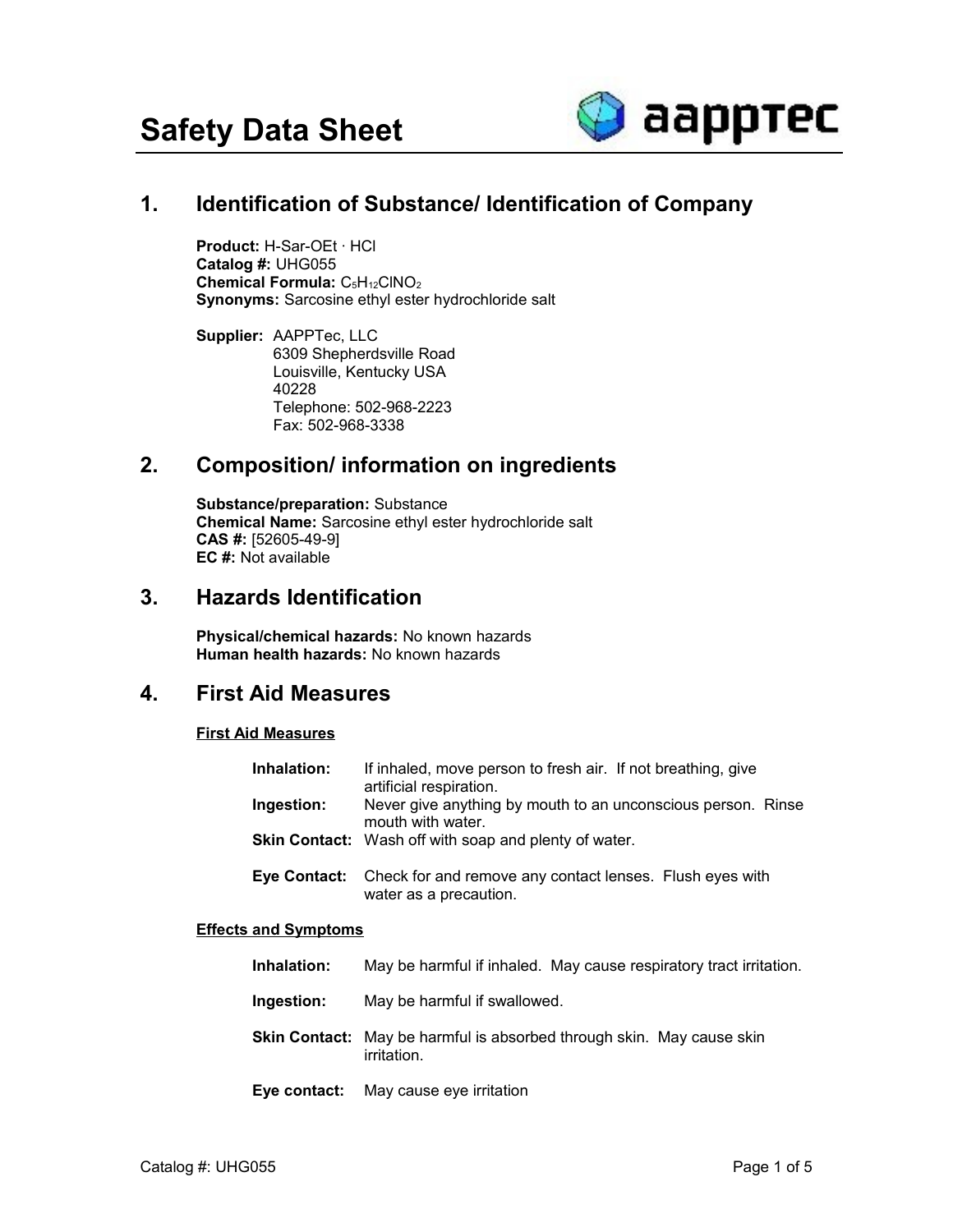**Aggravating conditions:** Repeated or prolonged exposure is not known to aggravate medical condition.

### **5. Fire-fighting Measures**

**Flammability of Product:** No data available

**Extinguishing Media (Small Fire):** Use a carbon dioxide or dry chemical extinguisher.

**Extinguishing Media (Large Fire):** Use water spray, fog, or foam. Do not use water jet.

Hazardous thermal decomposition products: Oxides of carbon (CO, CO<sub>2</sub>) and nitrogen (NO,  $NO<sub>2</sub>, ...$ ), hydrogen chloride (HCl).

**Special fire-fighting procedures:** Firefighters should wear positive pressure selfcontained breathing apparatus (SCBA) and full turnout gear.

**Protection of fire-fighters:** Use an approved/certified respirator or equivalent.

### **6. Accidental Release Measures**

- **Personal Precautions:** Splash goggles. Full suit. Dust respirator. Boots. Gloves. A self-contained breathing apparatus should be used to avoid inhalation of the product. Suggested protective clothing might not be sufficient, consult a specialist before handling this product.
- **Small Spill or Leak:** Use appropriate tools to put spilled material into a convenient waste disposal container.

**Large Spill or Leak:** Use a shovel to put the spilled material into a convenient waste disposal container.

#### **7. Handling and Storage**

**Handing:** Keep away from heat. Keep away from sources of ignition. Do not breath dust.

**Storage:** Keep container tightly closed. Do not store above 5˚C (41˚F).

#### **8. Exposure Controls/Personal Protection**

**Engineering Measures:** Use process enclosures, local exhaust ventilation, or other engineering controls to keep airborne levels below recommended exposure limits. If user operations generate dust, fume, or mist use ventilation to keep exposure to airborne contaminants below the exposure limit.

**Hygiene Measures:** Wash hands after handling and before eating, smoking, using lavatory, and end of the day.

#### **Exposure Limits**

**Ingredient Name:** Sarcosine ethyl ester hydrochloride salt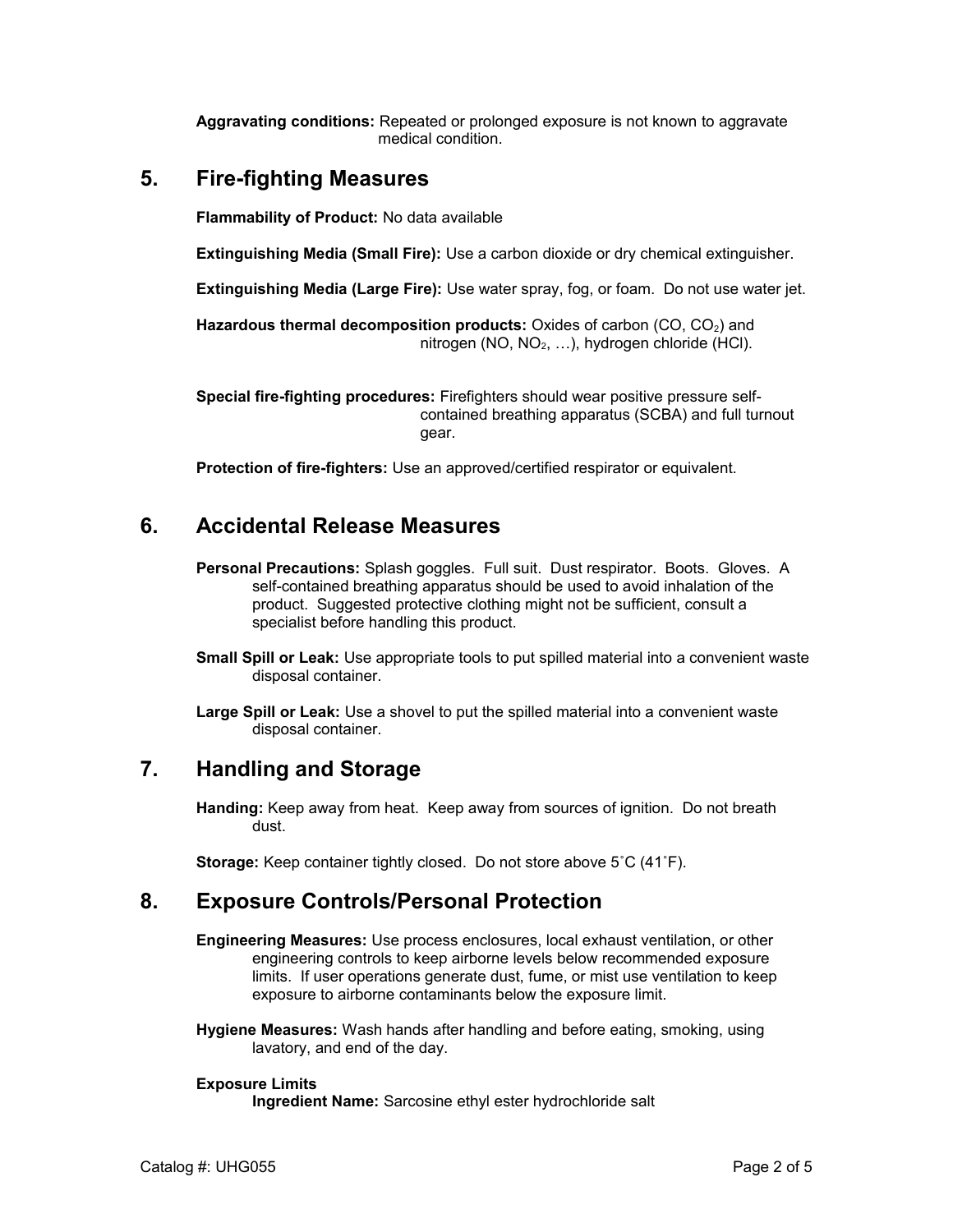#### **Occupational Exposure Limit:** No data available

#### **Personal Protective Equipment Skin and Body:** Lab coat **Hands:** Gloves **Eyes:** Safety glasses

## **9. Physical and Chemical Properties**

**Physical State:** Solid **Color:** White **Molecular Weight:** 153.6 **Melting Point:** No data available **Solubility:** No data available **Flash Point:** No data available **Explosive Properties** Risk of explosion by mechanical impact: No data available Risk of explosion by static discharge: No data available

#### **10. Stability and Reactivity**

**Stability:** Stable under recommended storage conditions. **Conditions to Avoid:** Strong oxidizing reagents Hazardous Decomposition Products: Oxides of carbon (CO, CO<sub>2</sub>) and nitrogen (NO, NO2, …), hydrogen chloride (HCl).

### **11. Toxicological Information**

**RTECS #:** Not available **Local Effects Skin irritation: No data available Acute Toxicity:** No data available

**Chronic Toxicity:** No data available **Other Toxic Effects on Humans:** No data available **Carcinogenic Effects:** No data available **Mutagenic Effects:** No data available **Reproductive Toxicity:** No data available **Teratogenic Effects:** No data available

# **12. Ecological Information**

**Ecotoxicity:** No data available **Toxicity of the Products of Biodegradation:** This product itself and its degradation products are not toxic.

## **13. Disposal Considerations**

**Methods of Disposal, Waste Residues, Contaminated Packaging:** Waste must be disposed of in accordance with federal, state and local environmental control regulations.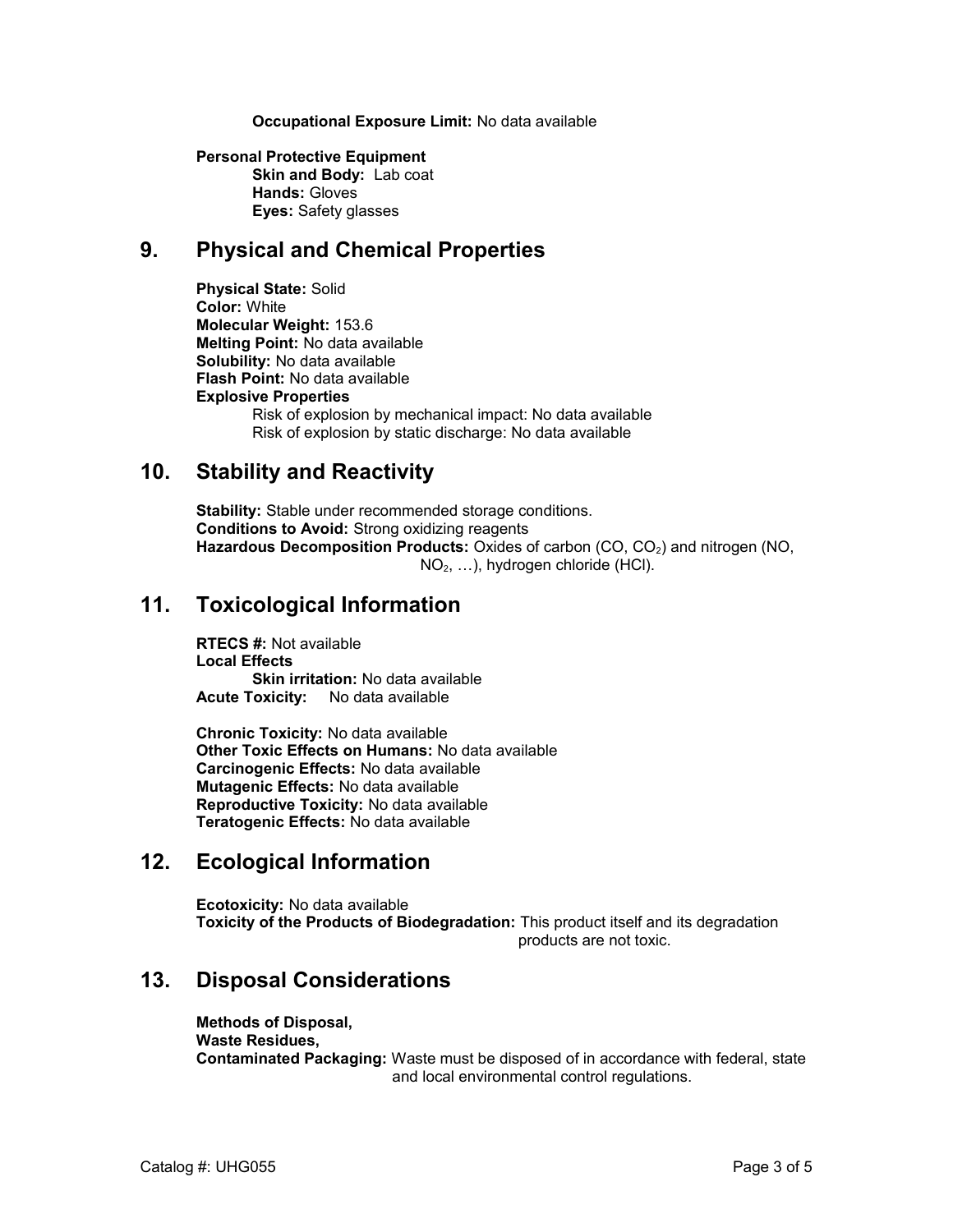# **14. Transportation**

**International Transport Regulations Land-Road/Railway ADR/RID Class:** Not controlled under ARD

**Sea**

**IMDG Class:** Not controlled under IMDG

**Air**

**IATA-DGR Class:** Not controlled under IATA

**Special Provisions for Transport:** Not applicable

#### **15. Regulatory Information**

#### **EU Regulations**

**Risk Phrases:** This product is not classified according to EU regulations.

#### **U.S. Federal Regulations**

**TSCA:** No products were found **SARA 302/304/311/312 extremely hazardous substances:** No products were found **SARA 302/304 emergency planning and notification:** No products were found **SARA 302/304/311/312 hazardous chemicals:** No products were found **SARA 311/312 MSDS distribution-chemical inventory-hazard identification:** No products were found **SARA 313 toxic chemical notification and release reporting:** No products were found **Clean Water Act (CWA) 307:** No products were found **Clean Water Act (CWA) 311:** No products were found **Clean Air Act(CAA) 112 accidental release prevention:** No products were found **Clean Air Act(CAA) 112 regulated flammable substances:** No products were found **Clean Air Act (CAA) 122 regulated toxic substances:** No products were found

**HCS Classification:** Not controlled under the HCS (United States)

**State Regulations:**

**WHMIS (Canada)**: Not controlled under WHMIS (Canada)

## **16. Other Information**

**Hazardous Material Information System (U.S.A.)**

| <b>Health</b>              | Π |
|----------------------------|---|
| <b>Fire Hazard</b>         |   |
| <b>Reactivity</b>          |   |
| <b>Personal Protection</b> | А |